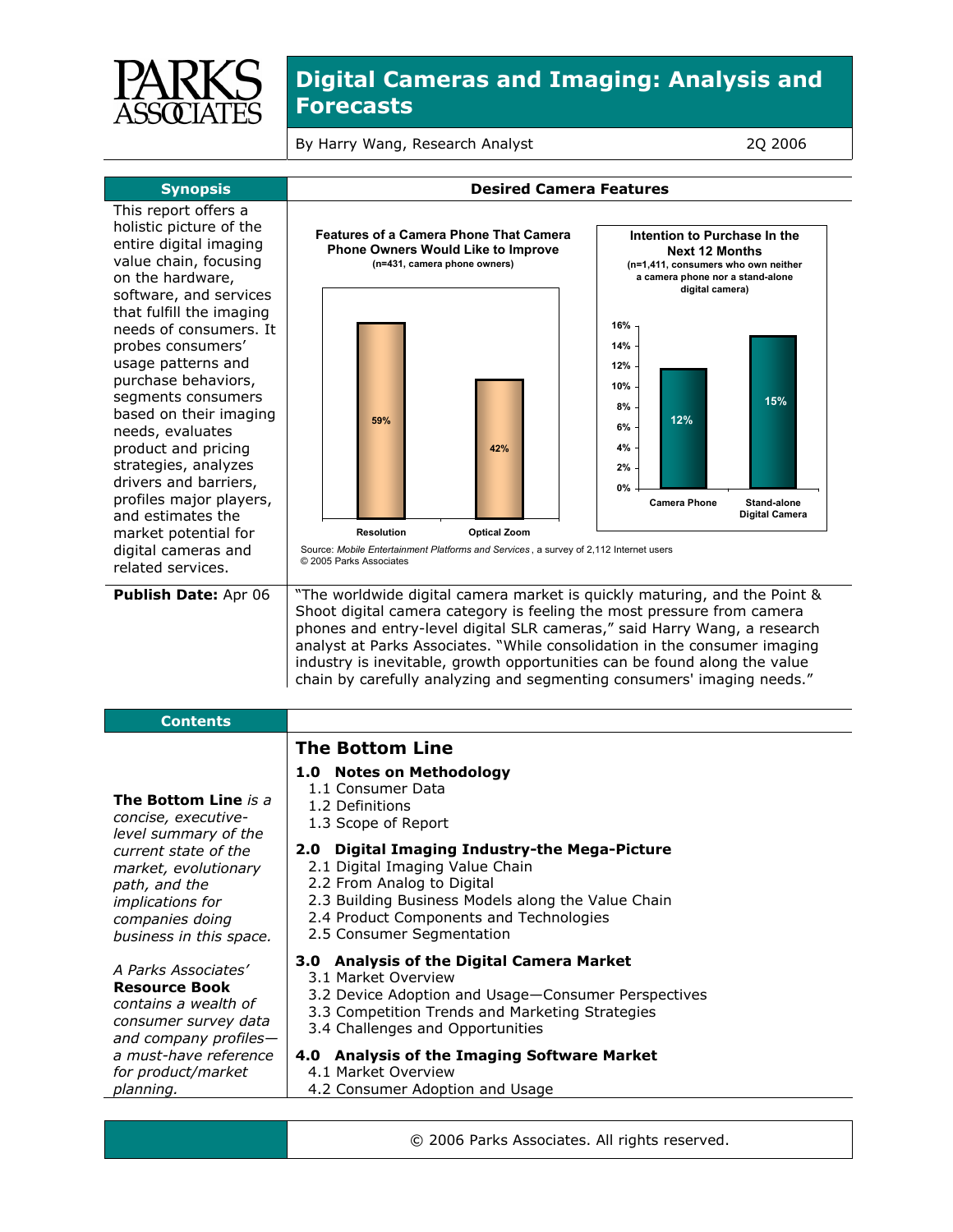

By Harry Wang, Research Analyst 2Q 2006

| 4.3 Software Attributes and Latest Features<br>4.4 Competition Trends<br>4.5 Market Drivers and Opportunities                                                                                                                          |
|----------------------------------------------------------------------------------------------------------------------------------------------------------------------------------------------------------------------------------------|
| 5.0 Analysis of the Online Photo Service Industry<br>5.1 Market Overview<br>5.2 Market Adoption and Consumer Usage<br>5.3 Market Competition<br>5.4 Challenges and Opportunities                                                       |
| 6.0 Analysis of the Emerging Digital Photo Frame Market<br>6.1 Industry Overview<br>6.2 Product Attributes<br>6.3 Business Models and Marketing Strategies<br>6.4 Market Drivers and Opportunities                                     |
| 7.0 Imaging Applications inside the Connected Home<br>7.1 The Future for Digital Imaging is Networked<br>7.2 Impact of the Connected Home on the Digital Imaging Industry                                                              |
| 8.0 Market Forecast and Implications<br>8.1 Consumer Purchase Intentions<br>8.2 Key Assumptions and Influencing Factors<br>8.3 Market Size Forecast (2006-2010)                                                                        |
| <b>Resource Book</b><br>1.0 Profiles of Digital Camera and Camera Phone Owners                                                                                                                                                         |
| 2.0 Profiles of High Intenders of Digital Cameras                                                                                                                                                                                      |
| 3.0 Segmentation Methodology and Segment Profiles                                                                                                                                                                                      |
| <b>4.0 Technology Overviews</b><br>4.1 Optical Lens<br>4.2 Digital Image Sensor<br>4.3 Imaging Processor<br>4.4 Display Technology<br>4.5 Image Compression and File Formats<br>4.6 Connectivity Protocols and Technologies            |
| 5.0 Company Profiles-Digital Imaging Device Manufacturers<br>Canon Inc.<br>Fuji Photo Film<br><b>Hewlett Packard</b><br>Eastman Kodak Co.<br>Motorola Inc.<br>Nikon Corporation<br>Nokia Corporation<br>Olympus Corporation<br>Samsung |
| Sony Corporation<br>6.0 Company Profiles-Photo Printing and Editing Software Vendors                                                                                                                                                   |

Adobe System Inc. Arcsoft FotoNation Microsoft Simple Star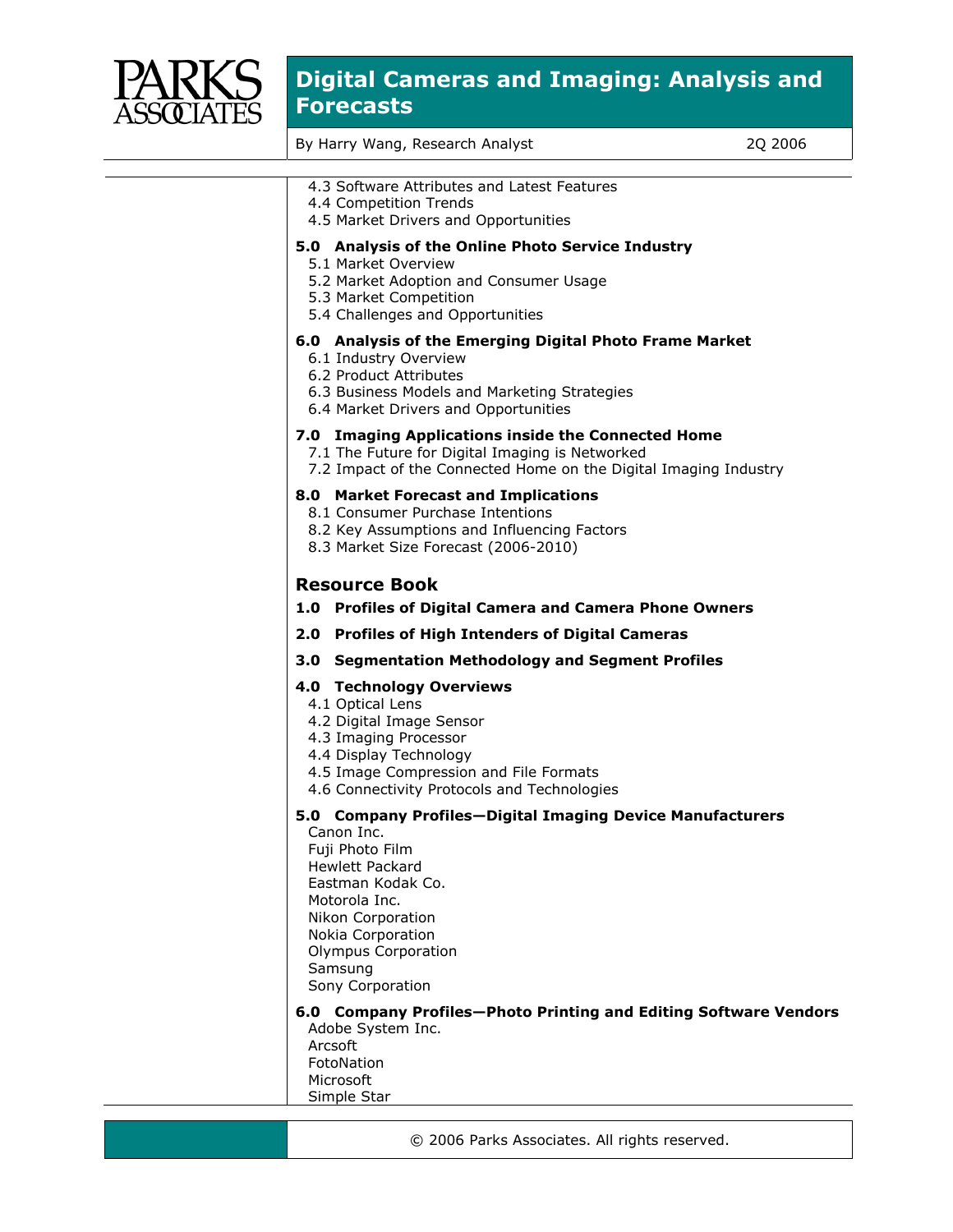

By Harry Wang, Research Analyst 2Q 2006

|                | Ulead System, Inc.                                                                                                                                                                                          |
|----------------|-------------------------------------------------------------------------------------------------------------------------------------------------------------------------------------------------------------|
|                | 7.0 Company Profiles-Online Photo Service Providers<br>Ceiva Logic, Inc.<br>Kodak EasyShare Gallery<br>HP Snapfish<br>Pacific Digital Corporation/Memory Frame<br>Shutterfly<br>SmugMug.com<br>Yahoo Flickr |
|                |                                                                                                                                                                                                             |
| <b>Figures</b> |                                                                                                                                                                                                             |
|                |                                                                                                                                                                                                             |

#### **The Bottom Line**  Digital Imaging Value Chain and Its Components Digital Photography Cost Going Down Levels of Vertical Integration along the Value Chain Supply of Key Components: In-house versus Outsourced Key Components and Development Trends Segmentation Based on Psychographic Profiles of Consumers Description of Digital Imaging Consumer Segments Major Camera Vendors' Product Lineups and Pricing Digital Camera & Camera Phone Household Penetration in Selected Countries Level of Dual Ownership of Cameras and Camera Phones in Selected Countries Printer, Scanner, and External Hard Drive Ownership among DSC Users Frequency of Printing at Home among Digital Camera Users Frequency of Printing at Retail Stores among Digital Camera Users Digital Camera Market Drivers and Challenges Digital Camera Users' Photo Editing Frequency Highlights of Photo Editing Features from Selected Software Vendors Online Photo Service Provider Segments Online Photo Sharing Web site Overview Use of Online Photo Sharing Service among Camera Users in Eight Countries Online Photo Printing Service Compared with Retail Printing Drivers and Challenges for Online Photo Printing Service Providers Digital Photo Frames—Product Attributes Comparison CEIVA's Service Pricing and Features Digital Photo Frames—Business Model Comparison Digital Photo Frame Market: Drivers and Challenges Digital Images as Self-created Content inside the Connected Home Digital Camera Purchase Intention over the Next 12 Months Digital Camera Intenders Segmented based on Prior Ownership Global Digital Camera Shipment Forecast by Product Category (2006-2010) Global Digital Camera Shipment Forecast by Region (2006-2010) Global Printing Service Revenue Forecast (2006-2010) Global Digital Photo Frame Market Revenue Forecast (2006-2010) **Resource Book**  Digital Camera Penetration Rates among Internet Households Camera Phone Penetration Rates among Internet Households Dual-ownership of Digital Cameras and Camera Phones Digital Camera Users by Age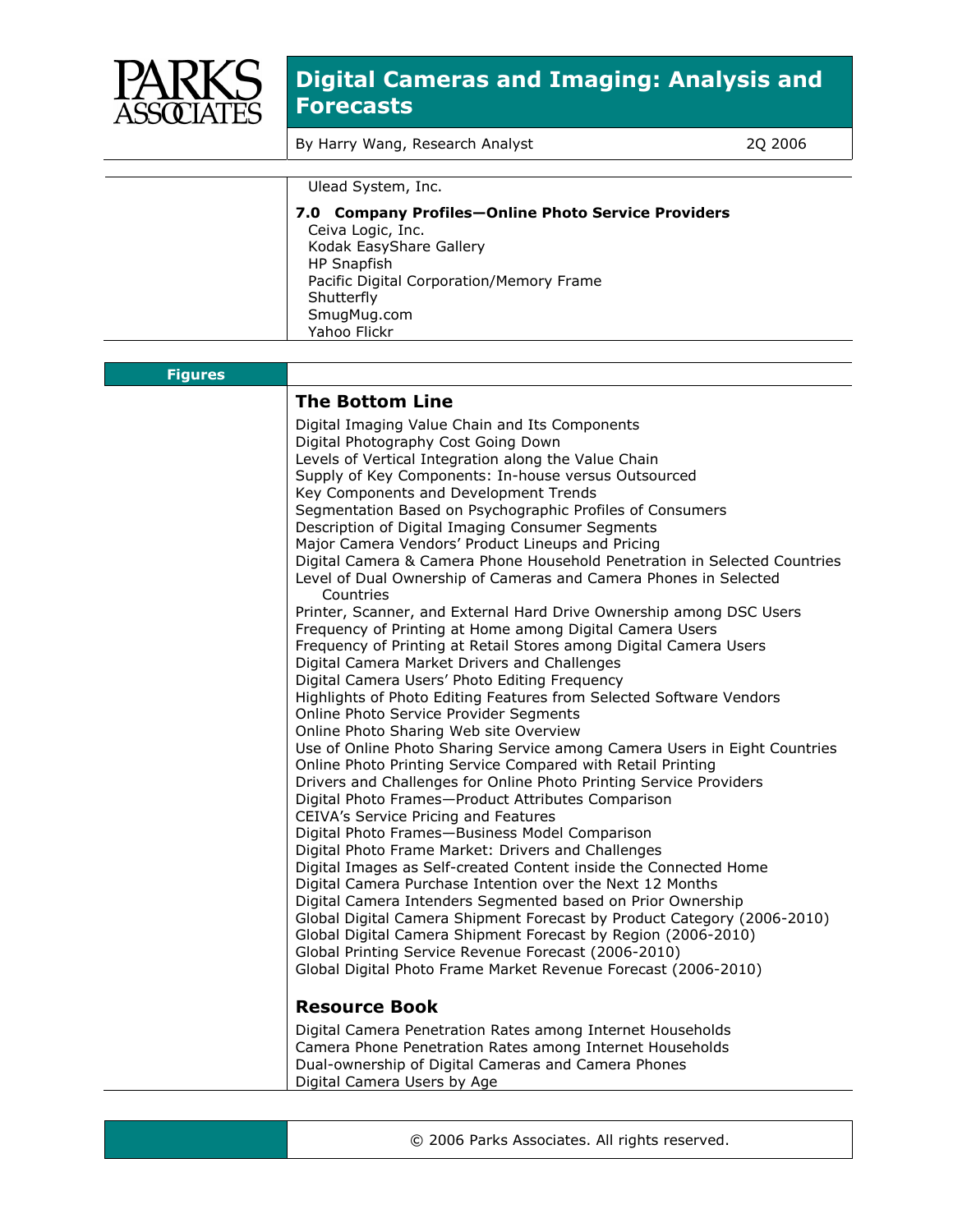

By Harry Wang, Research Analyst 2Q 2006

| Digital Camera Users by Gender<br>Digital Camera Users Crossed by Status of Young Kids at Home<br>Digital Camera Users by Education Level<br>Average Number of Photos in Digital Camera Users' PCs<br>Printer Penetration among Digital Camera Users<br>Scanner Penetration among Digital Camera Users<br>External Hard Drive Penetration among Digital Camera Users<br>Frequency of Digital Camera Usage among Users<br>Frequency of E-mailing Photos among Users |
|--------------------------------------------------------------------------------------------------------------------------------------------------------------------------------------------------------------------------------------------------------------------------------------------------------------------------------------------------------------------------------------------------------------------------------------------------------------------|
|                                                                                                                                                                                                                                                                                                                                                                                                                                                                    |
|                                                                                                                                                                                                                                                                                                                                                                                                                                                                    |
|                                                                                                                                                                                                                                                                                                                                                                                                                                                                    |
|                                                                                                                                                                                                                                                                                                                                                                                                                                                                    |
|                                                                                                                                                                                                                                                                                                                                                                                                                                                                    |
|                                                                                                                                                                                                                                                                                                                                                                                                                                                                    |
|                                                                                                                                                                                                                                                                                                                                                                                                                                                                    |
|                                                                                                                                                                                                                                                                                                                                                                                                                                                                    |
|                                                                                                                                                                                                                                                                                                                                                                                                                                                                    |
| Frequency of Uploading Photos to Online Sharing Sites                                                                                                                                                                                                                                                                                                                                                                                                              |
| Frequency of Printing Photos at Home                                                                                                                                                                                                                                                                                                                                                                                                                               |
| Frequency of Printing Photos at an In-Store Kiosk                                                                                                                                                                                                                                                                                                                                                                                                                  |
| Frequency of Retail Store Photo Printing                                                                                                                                                                                                                                                                                                                                                                                                                           |
| Frequency of Digital Photo Editing                                                                                                                                                                                                                                                                                                                                                                                                                                 |
| Frequency of Creating Photo Slide Shows                                                                                                                                                                                                                                                                                                                                                                                                                            |
| Frequency of Burning Photos to CDs/DVDs                                                                                                                                                                                                                                                                                                                                                                                                                            |
| Camera Phone Users' Age                                                                                                                                                                                                                                                                                                                                                                                                                                            |
| Camera Phone Users' Gender                                                                                                                                                                                                                                                                                                                                                                                                                                         |
| Camera Phone Users' Education Level                                                                                                                                                                                                                                                                                                                                                                                                                                |
| Camera Phone Users' Status of Young Kids at Home                                                                                                                                                                                                                                                                                                                                                                                                                   |
| Frequency of Sending and Receiving Photos via Camera Phones                                                                                                                                                                                                                                                                                                                                                                                                        |
| Frequency of Editing Digital Photos among Camera Phone Users                                                                                                                                                                                                                                                                                                                                                                                                       |
| Frequency of Creating Photo Slide Shows among Camera Phone Users                                                                                                                                                                                                                                                                                                                                                                                                   |
| Average Number of Digital Photos on PCs among Camera Phone Users                                                                                                                                                                                                                                                                                                                                                                                                   |
| Frequency of Using Mobile Phone for Picture-related Activities                                                                                                                                                                                                                                                                                                                                                                                                     |
| Likelihood of Using High-quality Camera Phone as Primary Camera                                                                                                                                                                                                                                                                                                                                                                                                    |
| Likelihood of Using Camera Phone as Primary Camera by Age                                                                                                                                                                                                                                                                                                                                                                                                          |
| Likelihood of Using Camera Phone as Primary Camera Crossed by Purchase                                                                                                                                                                                                                                                                                                                                                                                             |
| Intention of Digital Camera and Mobile Phones                                                                                                                                                                                                                                                                                                                                                                                                                      |
| Likelihood of Using Camera Phone as Primary Camera Crossed by Purchase                                                                                                                                                                                                                                                                                                                                                                                             |
| Preference for Mobile Entertainment Devices                                                                                                                                                                                                                                                                                                                                                                                                                        |
| Camera Phone as Primary Camera by Mobile Imaging Activities                                                                                                                                                                                                                                                                                                                                                                                                        |
| Camera Phone as Primary Camera by Frequency of Phone Replacement                                                                                                                                                                                                                                                                                                                                                                                                   |
| Features of Camera Phones That Need to Improve                                                                                                                                                                                                                                                                                                                                                                                                                     |
| Features of Camera Phones That Need to Improve: among High Intenders for                                                                                                                                                                                                                                                                                                                                                                                           |
| Using Camera Phone as Primary Camera                                                                                                                                                                                                                                                                                                                                                                                                                               |
| Features Requiring Improvement Crossed by Age                                                                                                                                                                                                                                                                                                                                                                                                                      |
| Purchase Intention of Digital Cameras by Ownership Types                                                                                                                                                                                                                                                                                                                                                                                                           |
| Sizes of Return Purchasers and New Purchasers among Camera High                                                                                                                                                                                                                                                                                                                                                                                                    |
| Intenders                                                                                                                                                                                                                                                                                                                                                                                                                                                          |
| Digital Camera High Intenders' Age Distribution                                                                                                                                                                                                                                                                                                                                                                                                                    |
| Digital Camera High Intenders' Gender                                                                                                                                                                                                                                                                                                                                                                                                                              |
| Digital Camera High Intenders: Children at Home                                                                                                                                                                                                                                                                                                                                                                                                                    |
| Digital Camera High Intenders: Average Number of Photos on PCs                                                                                                                                                                                                                                                                                                                                                                                                     |
| Digital Camera High Intenders' Intention for Printer Purchase                                                                                                                                                                                                                                                                                                                                                                                                      |
| Digital Camera High Intenders' Intention for Scanner Purchase                                                                                                                                                                                                                                                                                                                                                                                                      |
| Digital Camera High Intenders' Intention for External Hard Drive Purchase                                                                                                                                                                                                                                                                                                                                                                                          |
| U.S. Digital Imaging Market Consumer Segments                                                                                                                                                                                                                                                                                                                                                                                                                      |
| Summary of Consumer Imaging Segments                                                                                                                                                                                                                                                                                                                                                                                                                               |
| Consumer Segments by Age                                                                                                                                                                                                                                                                                                                                                                                                                                           |
| Consumer Segments by Gender                                                                                                                                                                                                                                                                                                                                                                                                                                        |
| Consumer Segments by Household Income                                                                                                                                                                                                                                                                                                                                                                                                                              |
| Consumer Segments by Marital Status                                                                                                                                                                                                                                                                                                                                                                                                                                |
| Consumer Segments by Education Level                                                                                                                                                                                                                                                                                                                                                                                                                               |

© 2006 Parks Associates. All rights reserved.